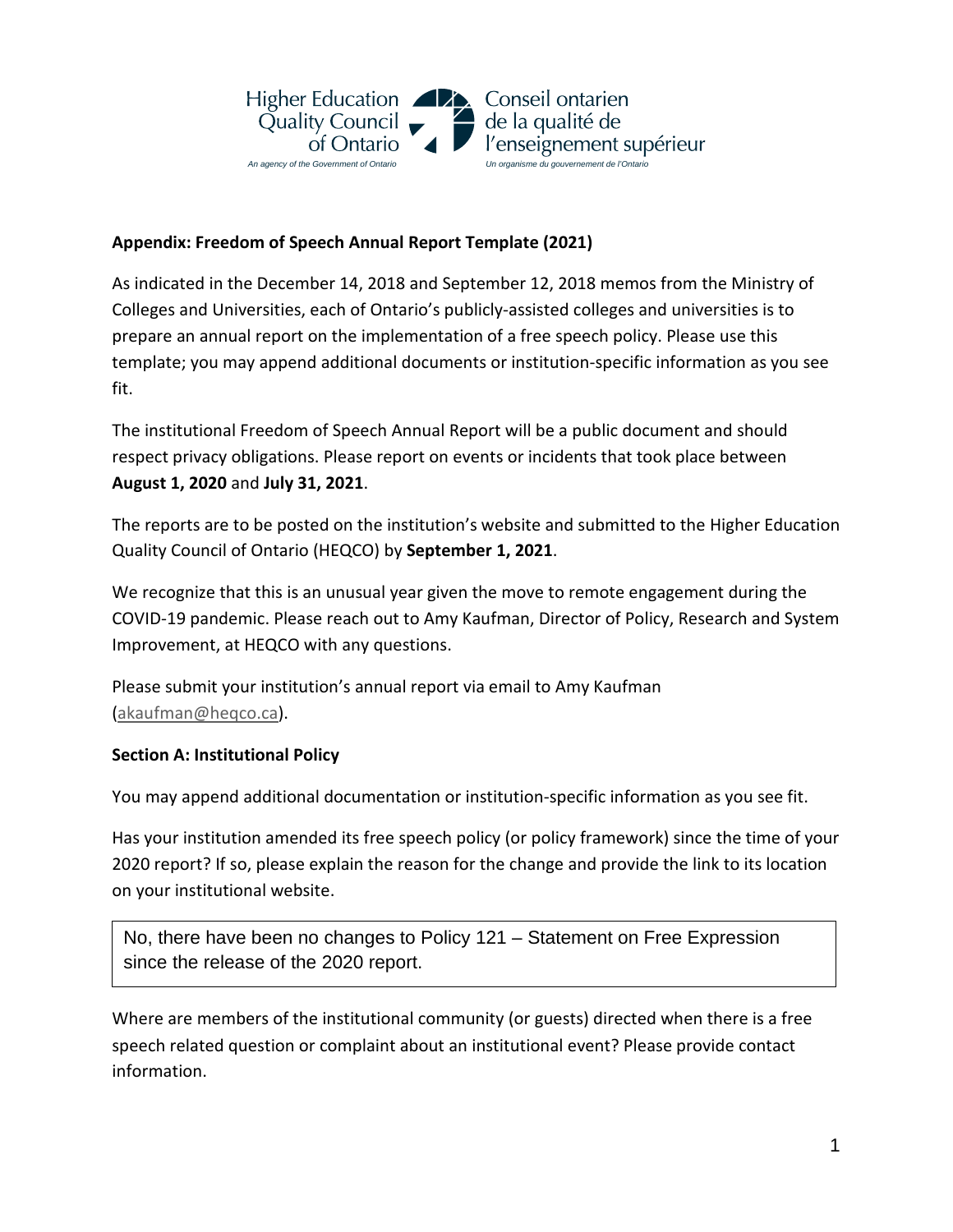The implementation and periodic review of this policy are the responsibility of the Office of the Provost and Vice-President, Academic Affairs.

The contact information is as follows:

Rachel Ouellette Chief of Staff 550 Cumberland Street, Room 217 Ottawa, Ontario K1N 6N5 613-562-5737 provost@uOttawa.ca

What is your institution's policy on holding events where there are security concerns? To your knowledge, were there any instances where a non-curricular event did not proceed due to security concerns or their related costs?

All events are reviewed and approved through a central University of Ottawa team. Any security concerns and/or potential issues are reviewed and addressed with the event organizer. Should additional security be required based on the University's assessment of the risk, those costs are invoiced to the organizer. If security risks are deemed to be too high, the event is not permitted to be hosted on uOttawa grounds.

There were no events that did not take place due to security or cost concerns. All policies related to holding events on campus can be found on the website at the following link: https://www.uottawa.ca/administration-and-governance/policy-121 statement-free-expression.

## **Section B: Complaints**

You may append additional documentation or institution-specific information as you see fit.

Between **August 1, 2020** and **July 31, 2021**, did any member of the institutional community (or guests) make an official complaint about free speech? If yes, please provide a general description that protects the privacy of complainants.

No, the University of Ottawa has not received formal complaints about freedom of speech on campus.

If there has been an official complaint (or more than one):

What were the issues under consideration? Please identify any points of contention (e.g., security costs, safety, student unions and/or groups, operational requirements, etc.).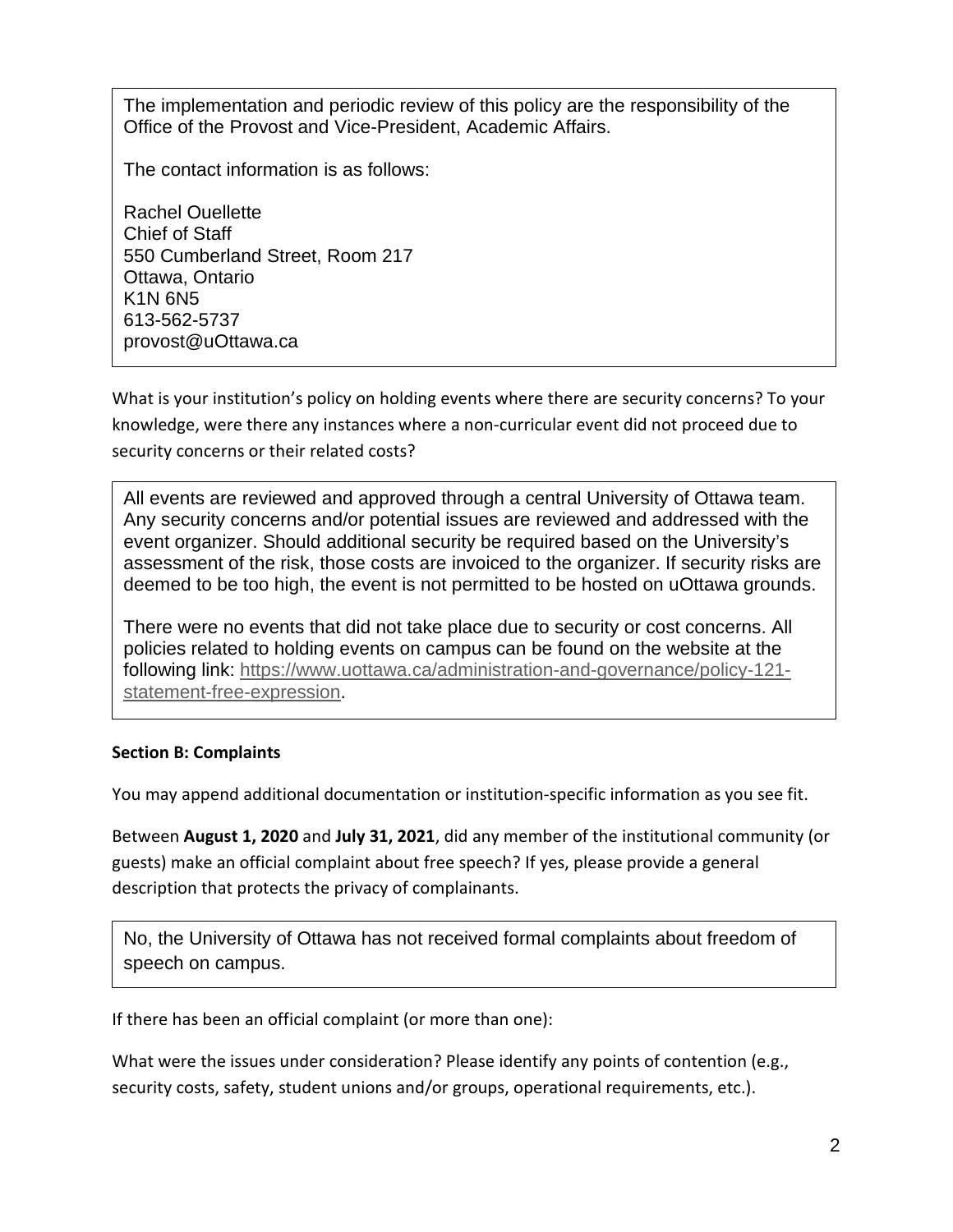N/A

How did the institution manage the free speech complaint(s)? Was the complaint addressed using the procedures set out in the policy? How were issues resolved?

N/A

## **Section C: Summary Data**

Please provide the following summary data for free-speech-related official complaints received by the institution:

| Number of official complaints received under the free speech policy relating to<br>curricular and non-curricular events.                              | none |
|-------------------------------------------------------------------------------------------------------------------------------------------------------|------|
| Number of official complaints reviewed that did not proceed.                                                                                          | none |
| Number of official complaints where the institution determined that the free<br>speech policy was not followed appropriately.                         | none |
| Number of official complaints under the free speech policy that resulted in the<br>institution applying disciplinary or other institutional measures. | none |
| To your knowledge, were any free speech complaints forwarded to the Ontario<br>Ombudsman?                                                             | none |

To the best of your ability, please provide an estimate of the number of **non-curricular events** held at the institution between **August 1, 2020 and July 31, 2021**. Non-curricular events include, for example, invited speakers, sporting events, rallies, student life/student affairs events, conferences, etc., as opposed to regular events held as part of an academic program or course.

Every year, thousands of events are organized at the University of Ottawa by various internal and external groups. Many of these events are coordinated by our Conventions and Reservations service, which provides support to the organizers.

Data collected by the Conventions and Reservations service shows that at least 2,690 non-curricular and mainly distance events were held during the period covered by this report.

\*We acknowledge the difficulty of tracking events held remotely due to campus closures caused by the pandemic and recognize that institutions may be unable to provide a response to this question for 2020-21.